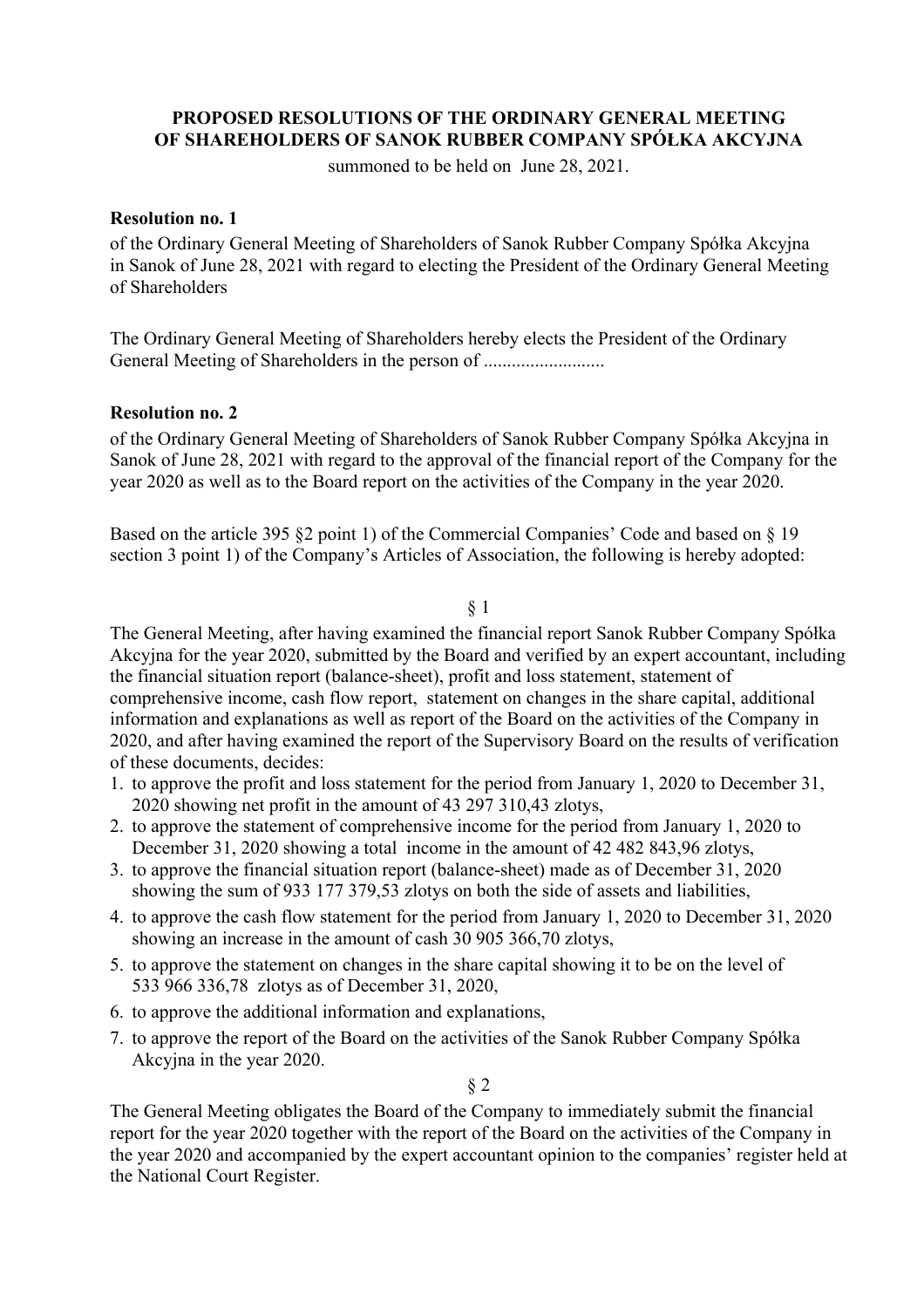The resolution shall come into effect on the date of its adoption.

### **Resolution no. 3**

of the Ordinary General Meeting of Shareholders of Sanok Rubber Company Spółka Akcyjna in Sanok of June 28, 2021 with regard to the approval of the consolidated financial report of the capital group Sanok Rubber Company for the year 2020 and of the report on the activities of the capital group in the year 2020.

Based on the article 63c section 4 of the Act of parliament dated September 29, 1994 with regard to the accountancy (Journal of Laws of 2020, Item 351 as amended), the following is hereby adopted:

§ 1

The General Meeting, after having examined the consolidated financial report of the capital group Sanok Rubber Company, submitted by the Board and verified by an expert accountant, including the financial situation report (balance-sheet), profit and loss statement, consolidated statement of comprehensive income, cash flow report, statement on changes in the share capital, additional information and explanations as well as report of the Board of the dominant entity on the activities of the Capital Group in 2020, the group consisting of Sanok Rubber Company Spółka Akcyjna acting as the dominant entity and the following subsidiaries covered in the consolidated report:

- a) STOMET Limited Liability Company seated in Sanok,
- b) STOMIL SANOK DYSTRYBUCJA Limited Liability Company seated in Bogucin near Poznań,
- c) Świerkowy Zdrój Medical SPA Limited Liability Company seated in Rymanów-Zdrój,
- d) Commercial and Service Enterprise STOMIL EAST Limited Liability Company seated in Sanok,
- e) Colmant Cuvelier RPS S.A.S seated in Villers-la-Montagne (France)
- f) Draftex Automotive GmbH seated in Grefrath (Germany)
- g) Qingdao Masters of Rubber and Plastic Co., Ltd seated in Jiaozhou (Chiny)
- h) Sanok (Qingdao) Auto Parts Limited Liability Company seated in Jiaozhou (China)
- i) SMX Rubber Company SA de CV z siedzibą w San Lusi Potosi (Meksyk)
- j) Stomil Sanok Wiatka Joint Stock Company seated in Kirov (Russia),
- k) Stomil Sanok RUS Limited Liability Company seated in Moscow (Russia),
- l) Stomil Sanok Ukraine Limited Liability Company seated in Równe (Ukraine)
- m) Stomil Sanok BR Foreign Private Production Unitary Enterprise seated in Brest (Belarus), decides:
- 1. approve the consolidated profit and loss statement for the period from January 1, 2020 to December 31, 2020 showing net profit in the amount of 36 519 thousand zlotys,
- 2. to approve the consolidated statement of comprehensive income for the period from January 1, 2020 to December 31, 2020 showing a total income in the amount of 27 712 thousand zlotys
- 3. to approve the consolidated financial situation report (balance-sheet) made as of December 31, 2020 showing the sum of 1 004 181 thousand zlotys on both the side of assets and liabilities,
- 4. to approve the consolidated cash flow report for the period from January 1, 2020 to December 31, 2020 showing an increase in the amount of cash 30 280 thousand zlotys
- 5. to approve the consolidated statement of changes in the share capital showing it to be on the level of 498 052 thousand zlotys as of December 31, 2020,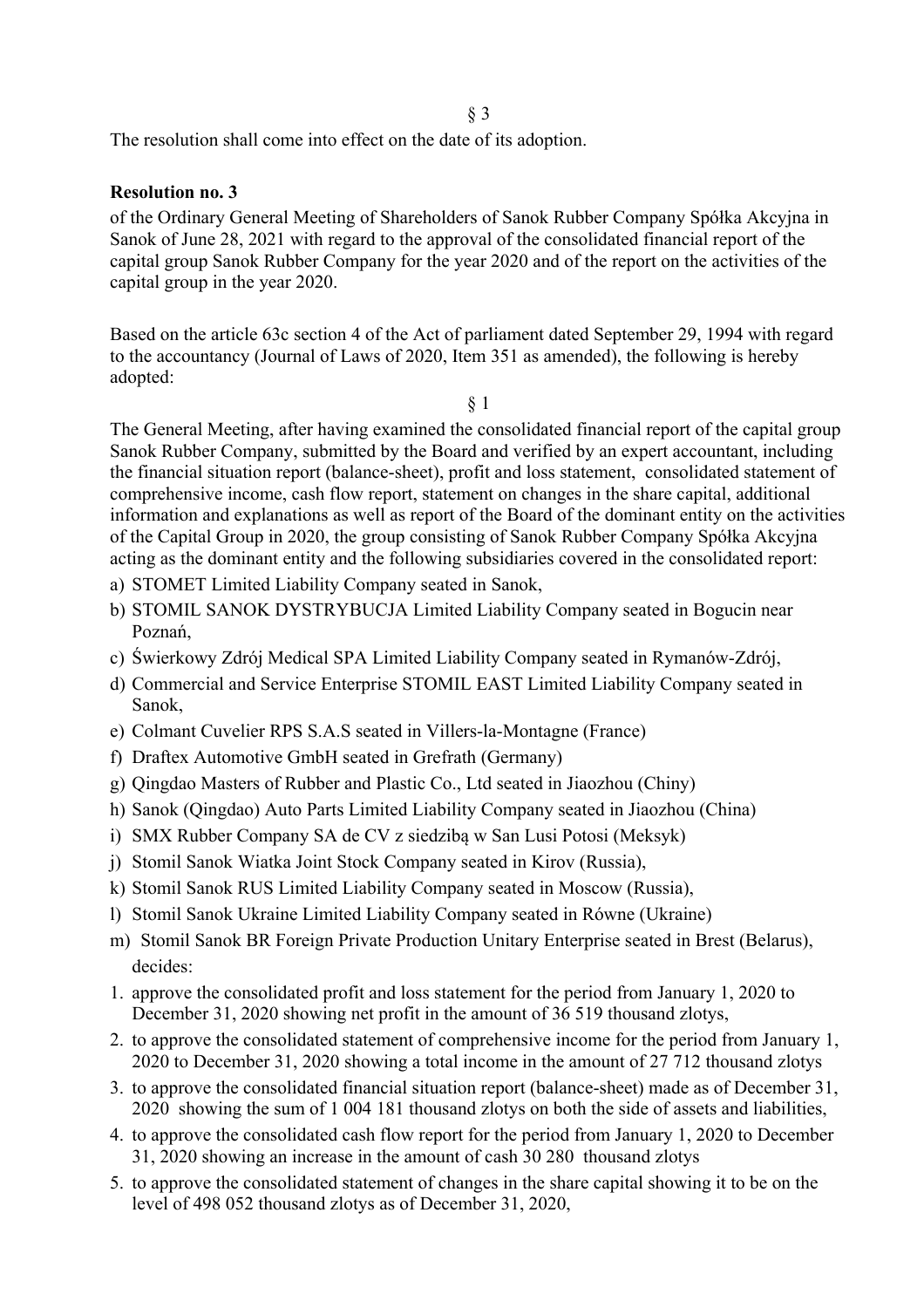- 6. to approve the additional information and explanations,
- 7. to approve the report of the Board on the activities of the Capital Group in the year 2020.

The General Meeting obligates the Board of the Company to immediately submit the consolidated financial report for the year 2020 together with the report on the activities of the Capital Group in the year 2020 and accompanied by the expert accountant opinion to the companies' register held at the National Court Register.

§ 3

The resolution shall come into effect on the date of its adoption.

## **Resolution no. 4**

of the Ordinary General Meeting of Shareholders of Sanok Rubber Company Spółka Akcyjna in Sanok of June 28, 2021 with regard to the granting of the vote of acceptance to the President of the Board of the Company on performance of his duties in the year 2020.

Based on the article 395 §2 point 3) of the Commercial Companies' Code as well as §19 section 3 point 1) of the Company's Articles of Association, the following is hereby adopted:

§ 1

The General Meeting grants Mr Piotr Szamburski – the President of the Board of the Company – the vote of acceptance on performance of his duties in the year 2020.

§ 2

The resolution shall come into effect on the date of its adoption.

### **Resolution no. 5**

of the Ordinary General Meeting of Shareholders of Sanok Rubber Company Spółka Akcyjna in Sanok of June 28, 2021 with regard to the granting of the vote of acceptance to a Member of the Board of the Company on performance of his or her duties in the year 2020.

Based on the article 395 §2 point 3) of the Commercial Companies' Code as well as §19 section 3 point 1) of the Company's Articles of Association, the following is hereby adopted:

§ 1

The General Meeting grants Mr. Rafał Grzybowski – the Vice President of the Board of the Company – the vote of acceptance on performance of her duties in the year 2020.

# § 2

The resolution shall come into effect on the date of its adoption.

### **Resolution no. 6**

of the Ordinary General Meeting of Shareholders of Sanok Rubber Company Spółka Akcyjna in Sanok of June 28, 2021 with regard to the granting of the vote of acceptance to a Member of the Board of the Company on performance of his or her duties in the year 2020.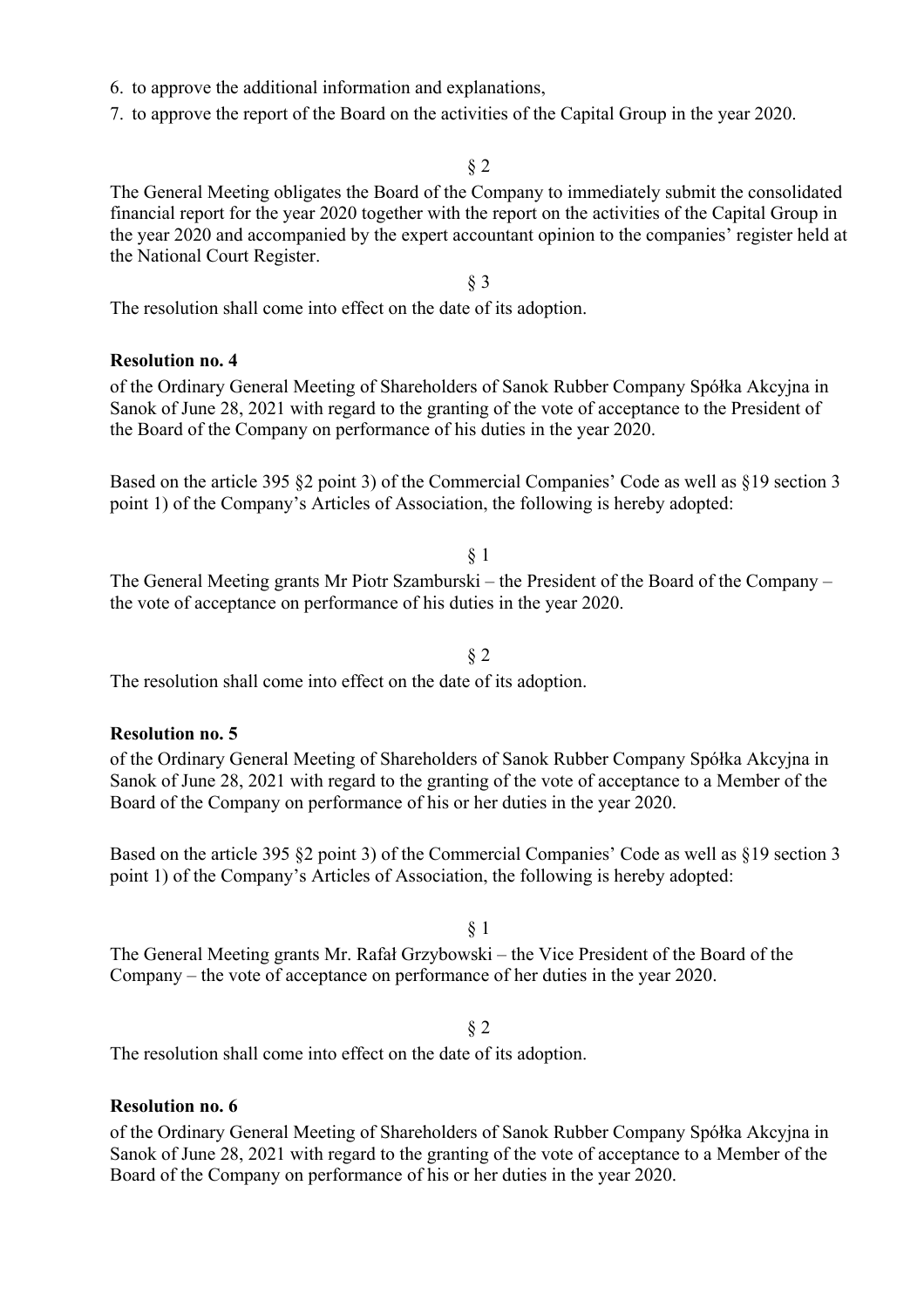Based on the article 395 §2 point 3) of the Commercial Companies' Code as well as §19 section 3 point 1) of the Company's Articles of Association, the following is hereby adopted:

§ 1

§ 2

The General Meeting grants Mr. Marcin Saramak – the Vice President of the Board of the Company – the vote of acceptance on performance of her duties in the year 2020.

The resolution shall come into effect on the date of its adoption.

### **Resolution no. 7**

of the Ordinary General Meeting of Shareholders of Sanok Rubber Company Spółka Akcyjna in Sanok of June 28, 2021 with regard to the granting of the vote of acceptance to a Member of the Board of the Company on performance of his or her duties in the year 2020.

Based on the article 395 §2 point 3) of the Commercial Companies' Code as well as §19 section 3 point 1) of the Company's Articles of Association, the following is hereby adopted:

§ 1

The General Meeting grants Mr. Piotr Dołęga – the Member of the Board of the Company – the vote of acceptance on performance of his duties in the year 2020.

§ 2

The resolution shall come into effect on the date of its adoption.

#### **Resolution no. 8**

of the Ordinary General Meeting of Shareholders of Sanok Rubber Company Spółka Akcyjna in Sanok of June 28, 2021 with regard to the granting of the vote of acceptance to a Member of the Board of the Company on performance of his or her duties in the year 2020.

Based on the article 395 §2 point 3) of the Commercial Companies' Code as well as §19 section 3 point 1) of the Company's Articles of Association, the following is hereby adopted:

# § 1

The General Meeting grants Mr. Martijn Merkx – the Member of the Board of the Company from June 30, 2020 – the vote of acceptance on performance of his duties in the year 2020.

#### § 2

The resolution shall come into effect on the date of its adoption.

### **Resolution no. 9**

of the Ordinary General Meeting of Shareholders of Sanok Rubber Company Spółka Akcyjna in Sanok of June 28, 2021 with regard to the granting of the vote of acceptance to the President of the Supervisory Board of the Company on performance of his duties in the year 2020.

Based on the article 395 §2 point 3) of the Commercial Companies' Code as well as §19 section 3 point 1) of the Company's Articles of Association, the following is hereby adopted: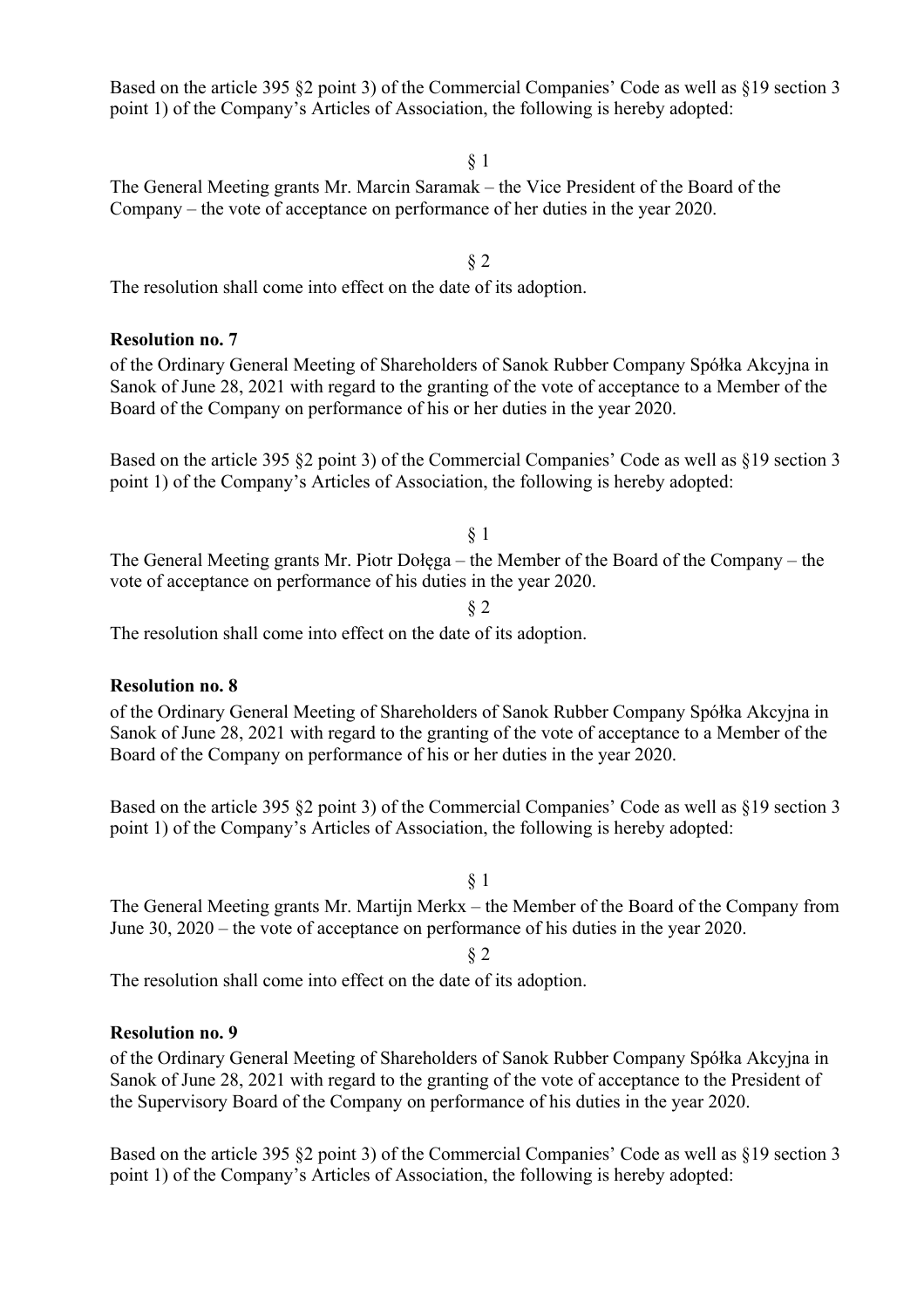The General Meeting grants Mr. Marek Łęcki – the President of the Supervisory Board – the vote of acceptance on performance of his duties in the year 2020.

§ 2

The resolution shall come into effect on the date of its adoption.

#### **Resolution no. 10**

of the Ordinary General Meeting of Shareholders of Sanok Rubber Company Spółka Akcyjna in Sanok, dated June 28, 2021 with regard to the granting of the vote of acceptance to the Vice President of the Supervisory Board of the Company on performance of his duties in the year 2020.

Based on the article 395 §2 point 3) of the Commercial Companies' Code as well as §19 section 3 point 1) of the Company's Articles of Association, the following is hereby adopted:

§ 1

The General Meeting grants Mr. Jacek Podgórski – the Vice President of the Supervisory Board of the Company – the vote of acceptance on performance of his duties in the year 2020.

§ 2

The resolution shall come into effect on the date of its adoption.

### **Resolution no. 11**

of the Ordinary General Meeting of Shareholders of Sanok Rubber Company Spółka Akcyjna in Sanok, dated June 28, 2021 with regard to the granting of the vote of acceptance to a Member of the Supervisory Board of the Company on performance of his or her duties in the year 2020.

Based on the article 395 §2 point 3) of the Commercial Companies' Code as well as §19 section 3 point 1) of the Company's Articles of Association, the following is hereby adopted:

§ 1

The General Meeting grants Mrs. Zofia Dzik – the Member of the Supervisory Board of the Company – the vote of acceptance on performance of her duties in the year 2020.

§ 2

The resolution shall come into effect on the date of its adoption.

### **Resolution no. 12**

of the Ordinary General Meeting of Shareholders of Sanok Rubber Company Spółka Akcyjna in Sanok, dated June 28, 2021 with regard to the granting of the vote of acceptance to a Member of the Supervisory Board of the Company on performance of his or her duties in the year 2020.

Based on the article 395 §2 point 3) of the Commercial Companies' Code as well as §19 section 3 point 1) of the Company's Articles of Association, the following is hereby adopted: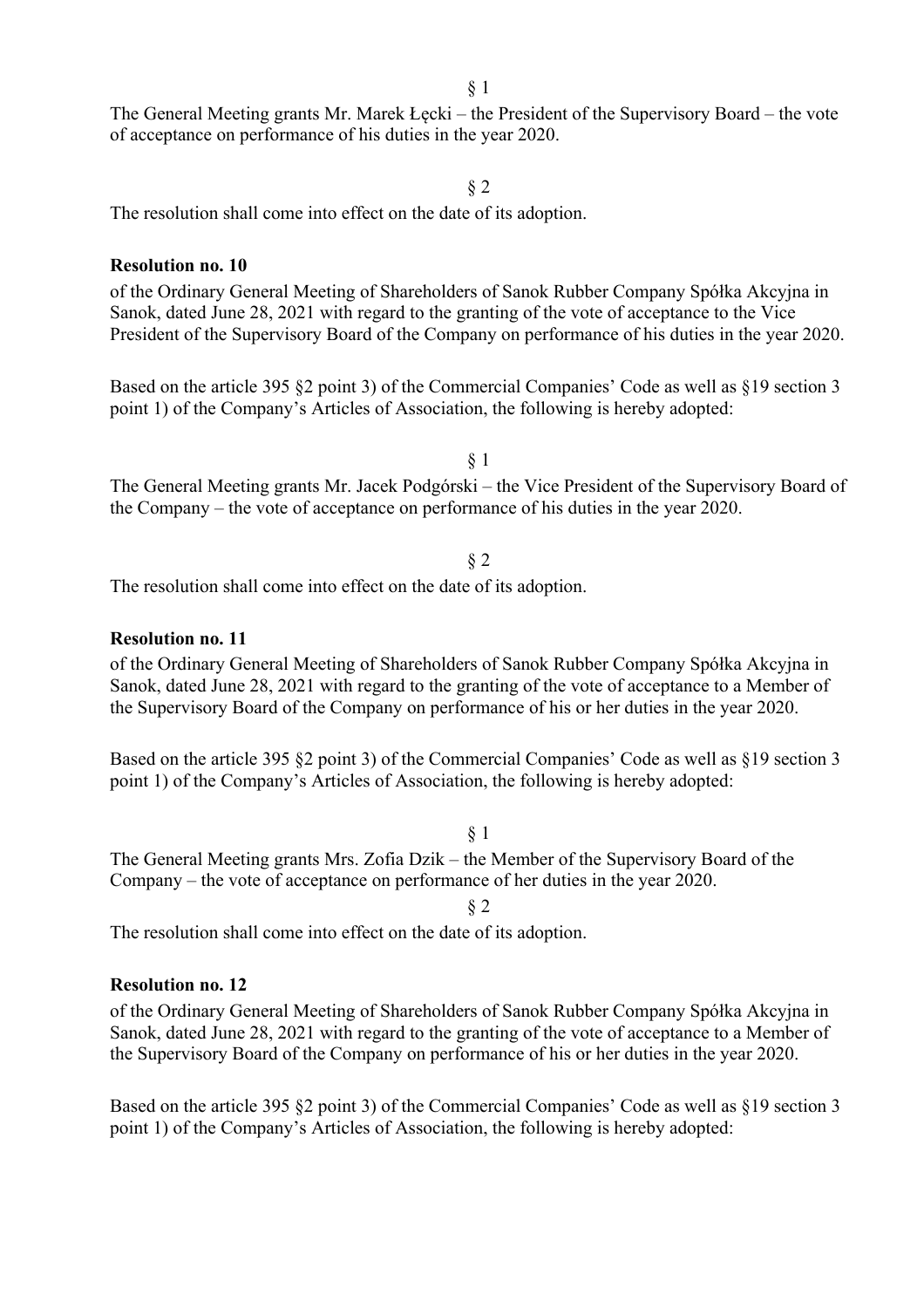The General Meeting grants Mrs. Marta Rudnicka – the Member of the Supervisory Board of the Company – the vote of acceptance on performance of his duties in the year 2020.

§ 2

The resolution shall come into effect on the date of its adoption.

### **Resolution no. 13**

of the Ordinary General Meeting of Shareholders of Sanok Rubber Company Spółka Akcyjna in Sanok, dated June 28, 2021 with regard to the granting of the vote of acceptance to a Member of the Supervisory Board of the Company on performance of his or her duties in the year 2020.

Based on the article 395 §2 point 3) of the Commercial Companies' Code as well as §19 section 3 point 1) of the Company's Articles of Association, the following is hereby adopted:

§ 1

The General Meeting grants Mr. Grzegorz Stulgis – the Member of the Supervisory Board of the Company – the vote of acceptance on performance of her duties in the year 2020.

§ 2

The resolution shall come into effect on the date of its adoption.

# **Resolution no. 14**

of the Ordinary General Meeting of Shareholders of Sanok Rubber Company Spółka Akcyjna in Sanok, dated June 28, 2021 with regard to the granting of the vote of acceptance to a Member of the Supervisory Board of the Company on performance of his or her duties in the year 2020.

Based on the article 395 §2 point 3) of the Commercial Companies' Code as well as §19 section 3 point 1) of the Company's Articles of Association, the following is hereby adopted:

### § 1

The General Meeting grants Mr. Jan Woźniak – the Member of the Supervisory Board of the Company – the vote of acceptance on performance of his duties in the year 2020.

§ 2

The resolution shall come into effect on the date of its adoption.

### **Resolution no. 15**

of the Ordinary General Meeting of Shareholders of Sanok Rubber Company Spółka Akcyjna in Sanok, dated June 28, 2021 with regard to the granting of the vote of acceptance to a Member of the Supervisory Board of the Company on performance of his or her duties in the year 2020.

Based on the article 395 §2 point 3) of the Commercial Companies' Code as well as §19 section 3 point 1) of the Company's Articles of Association, the following is hereby adopted:

§ 1

The General Meeting grants Mrs. Grażyna Sudzińska-Amroziewicz – the Member of the Supervisory Board of the Company – the vote of acceptance on performance of his duties in the year 2020.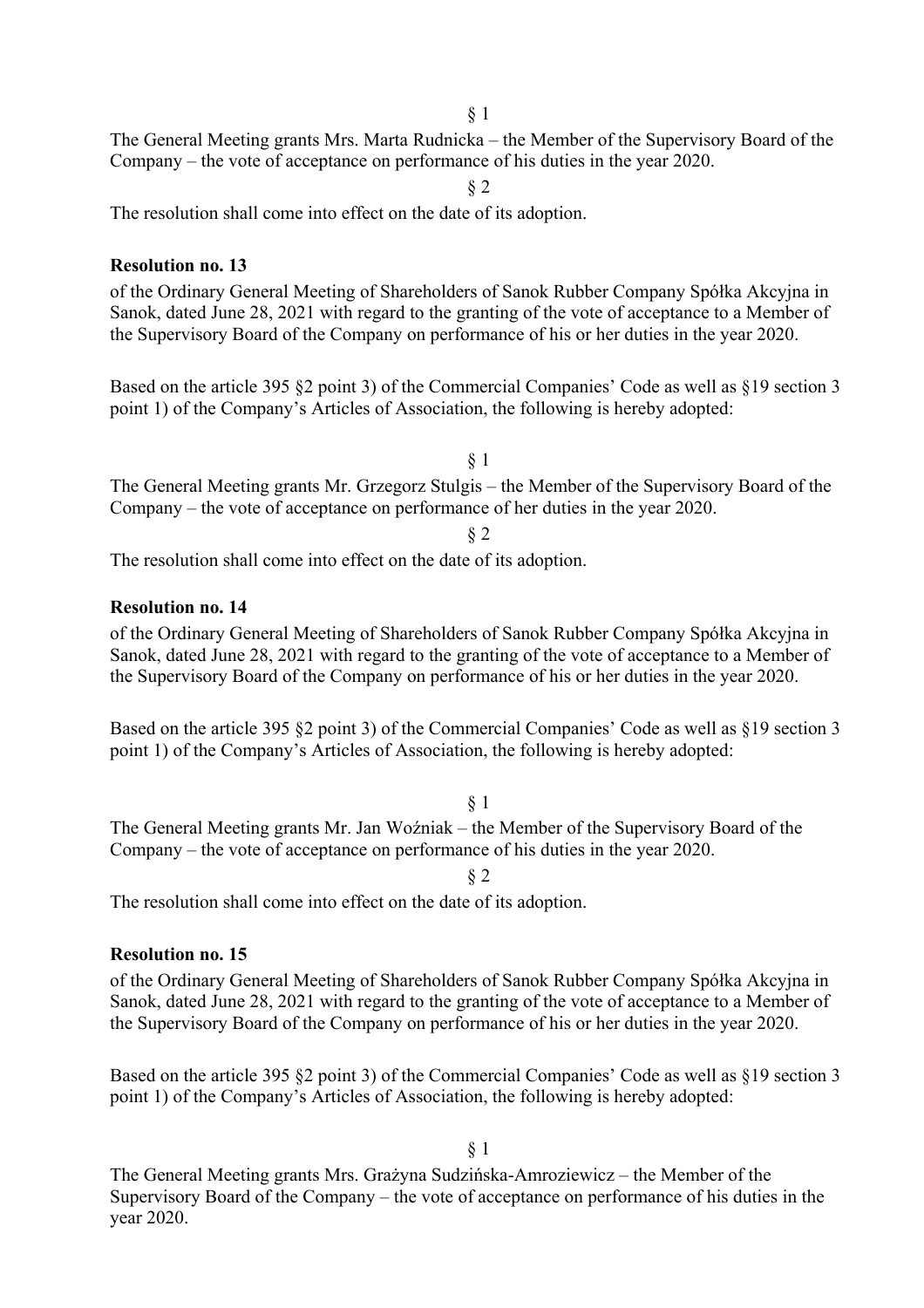The resolution shall come into effect on the date of its adoption.

### **Resolution no. 16**

of the Ordinary General Meeting of Shareholders of Sanok Rubber Company Spółka Akcyjna in Sanok, dated June 28, 2021 with regard to the split of the clear profit shown in the financial report Sanok Rubber Company Spółka Akcyjna for the year 2020

Based on the article 395 §2 point 2) of the Commercial Companies' Code as well as §19 section 3 point 2) of the Company's Articles of Association, the following is hereby adopted:

§ 1

The General Meeting, after having examined the motion of the Board with regard to the split of the clear profit shown in the financial report of Sanok Rubber Company Spółka Akcyjna for the year 2020 and after having examined the report of the Supervisory Board on the results of verification of this motion, decides to split the clear profit for the year 2020 in the amount 43 297 310,43 zlotys in the following:

- 1. the amount of 26 881 922,00 zlotys is to be assigned for distribution among shareholders in the form of dividend, however:
	- a) the amount of dividend per single share: 1,00 zlotys,
	- b) the date of dividend: July 6, 2021
	- c) the date of payment of dividend: July 20, 2021
- 2. the amount of 268 819,22 zlotys is to be assigned to the Company Social Benefits Fund
- 3. the amount of 16 146 569,21 zlotys is to be assigned for supplementary capital of the Company.

### **Resolution no. 17**

of the Ordinary General Meeting of Shareholders of Sanok Rubber Company Spółka Akcyjna in Sanok as of  $28<sup>th</sup>$  June 2021 on expressing an opinion on the Report on the remuneration of the Members of the Management Board and the Supervisory Board of Sanok Rubber Company S.A. for the period  $2019 - 2020$ .

Pursuant to Art. 395 § 2<sup>1</sup> of the Commercial Companies Code and Art. 90g (6) of the Act of 29<sup>th</sup> July 2005 on Public Offering, Conditions Governing the Introduction of Financial Instruments to Organised Trading, and Public Companies (Journal of Laws of 2020, item 2080 as amended), it is resolved as follows:

§ 1

The Ordinary General Meeting of Shareholders, taking the auditor's opinion of PKF Consult Sp. z o.o. Sp.k. into consideration, expresses a positive opinion on the Report on the remuneration of the Members of the Management Board and Supervisory Board of Sanok Rubber Company Spółka Akcyjna for the period 2019 - 2020.

The Resolution shall enter into force on the date of its adoption.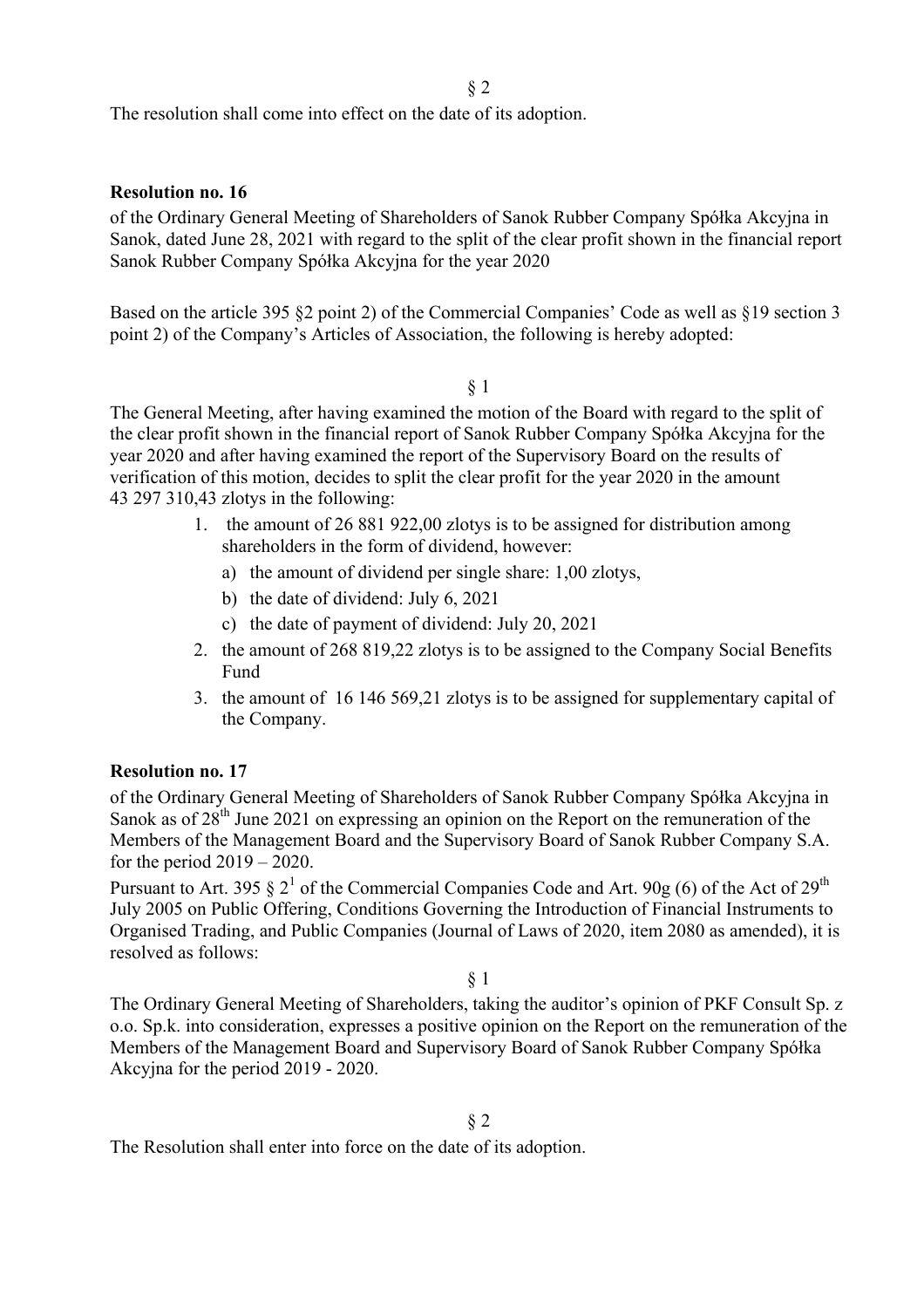### **Resolution no. 18**

of the Ordinary General Meeting of Shareholders of Sanok Rubber Company Spółka Akcyjna in Sanok, dated June 28, 2021 with regard to appointment of the President of the Supervisory Board

Based on §20 section 2 and section 5 of the Company's Articles of Association, the following is hereby adopted:

§1

§2

As of 28 June 2021 the Ordinary General Meeting appoints …………………… as President of the Supervisory Board.

Appointment of Members of Supervisory Board takes place for a period of common three-year tenure.

§3

The resolution shall come into effect on the date of its adoption.

### **Resolution no. 19**

of the Ordinary General Meeting of Shareholders of Sanok Rubber Company Spółka Akcyjna in Sanok, dated June 28, 2021 with regard to appointment of the Vice President of the Supervisory Board

Based on §20 section 2 and section 5 of the Company's Articles of Association, the following is hereby adopted:

As of 28 June 2021 the Ordinary General Meeting appoints …………………… as Vice President of the Supervisory Board.

§1

§2

Appointment of Members of Supervisory Board takes place for a period of common three-year tenure.

§3

The resolution shall come into effect on the date of its adoption.

#### **Resolution no. 20**

of the Ordinary General Meeting of Shareholders of Sanok Rubber Company Spółka Akcyjna in Sanok, dated June 28, 2021 with regard to appointment of the Member of the Supervisory Board

Based on §20 section 2 and section 5 of the Company's Articles of Association, the following is hereby adopted:

§1

As of 28 June 2021 the Ordinary General Meeting appoints …………………… as Member of the Supervisory Board.

§2

Appointment of Members of Supervisory Board takes place for a period of common three-year tenure.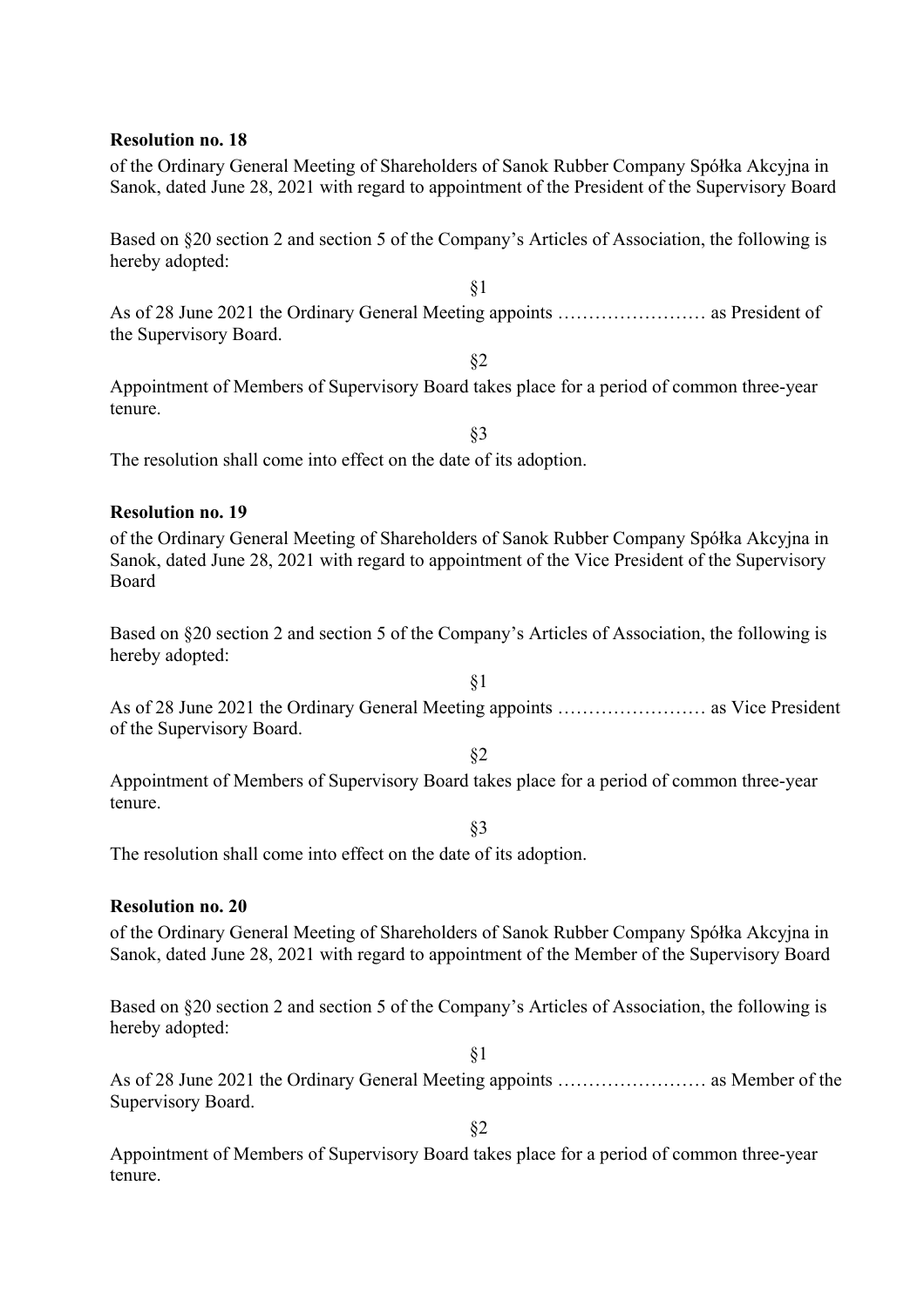The resolution shall come into effect on the date of its adoption.

As of 28 June 2021 the Ordinary General Meeting appoints …………………… as Member of the Supervisory Board.

§2

§3

Appointment of Members of Supervisory Board takes place for a period of common three-year tenure.

The resolution shall come into effect on the date of its adoption.

# **Resolution no. 23**

of the Ordinary General Meeting of Shareholders of Sanok Rubber Company Spółka Akcyjna in Sanok as of  $28<sup>th</sup>$  June 2021 on determining the remuneration due to the Members of the Supervisory Board.

Pursuant to §19(3)(11) of the Company's Articles of Association and point VI of the *Remuneration Policy for the Members of the Management Board and Supervisory Board of Sanok Rubber Company Spółka Akcyjna*, it is resolved as follows:

§ 1

1. The monthly remuneration due to the Members of the Supervisory Board is determined as follows: